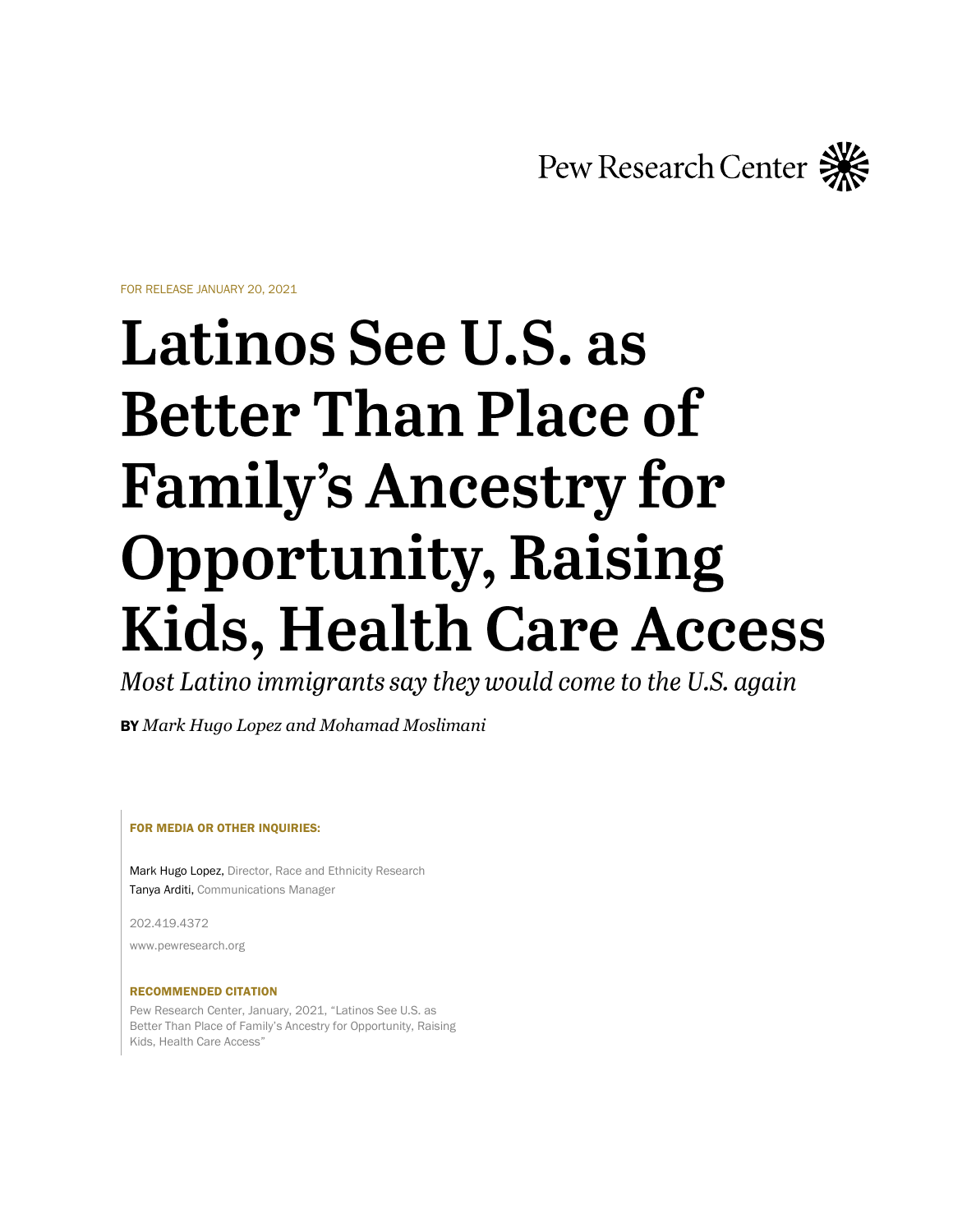# About Pew Research Center

Pew Research Center is a nonpartisan fact tank that informs the public about the issues, attitudes and trends shaping America and the world. It does not take policy positions. The Center conducts public opinion polling, demographic research, content analysis and other data-driven social science research. It studies U.S. politics and policy; journalism and media; internet, science and technology; religion and public life; Hispanic trends; global attitudes and trends; and U.S. social and demographic trends. All of the Center's reports are available at [www.pewresearch.org.](http://www.pewresearch.org/) Pew Research Center is a subsidiary of The Pew Charitable Trusts, its primary funder.

© Pew Research Center 2022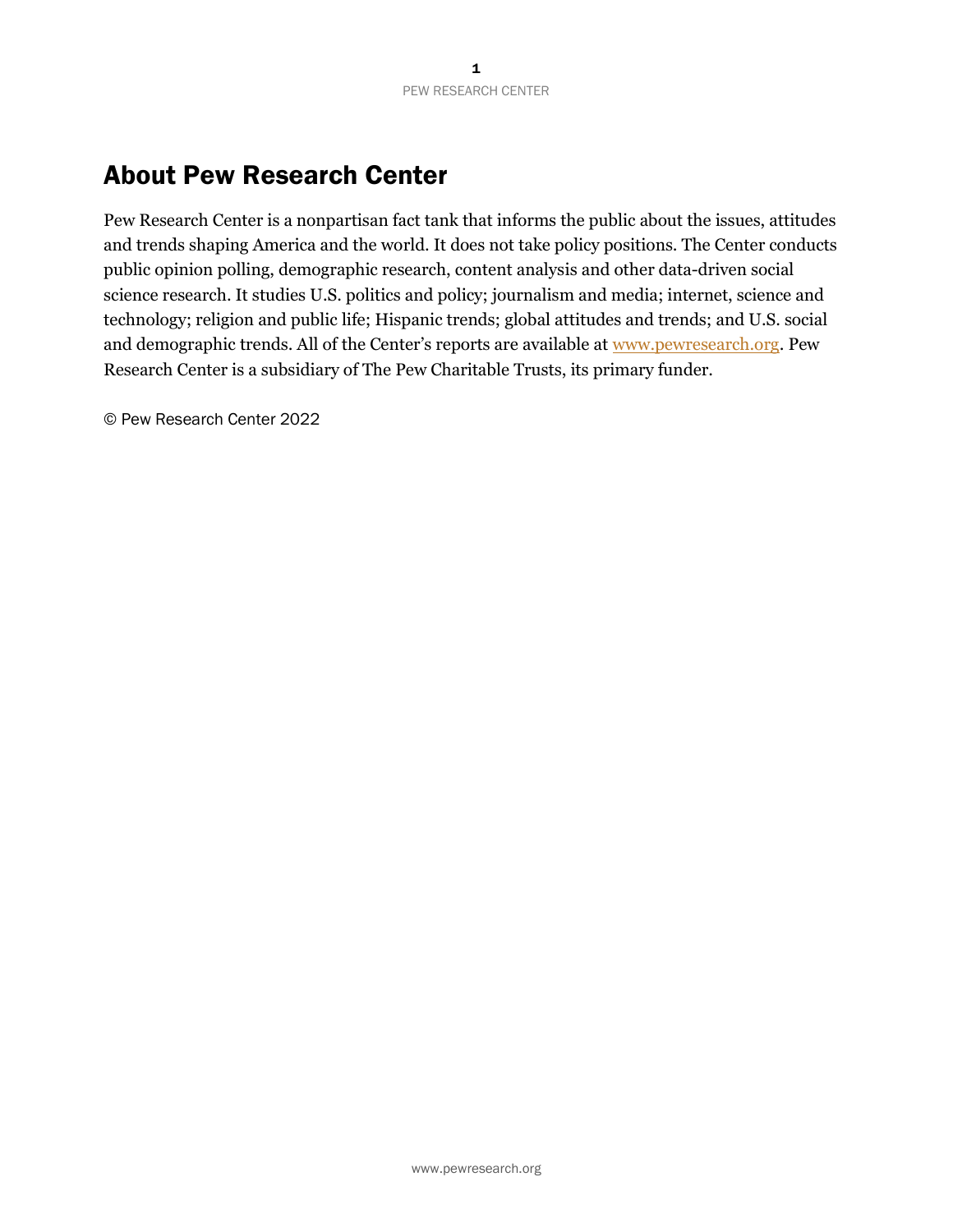# How we did this

Pew Research Center conducted this study to understand the views of Hispanics living in the 50 states and the District of Columbia about life in the United States compared with the origin places of their Hispanic ancestors (including Puerto Rico) on a number of dimensions; and whether Hispanics born in Puerto Rico or another country would choose to come to the U.S. again.

For this analysis we surveyed 3,375 U.S. Hispanic adults in March 2021. This includes 1,900 Hispanic adults on Pew Research Center's [American Trends Panel](https://www.pewresearch.org/methods/u-s-survey-research/american-trends-panel/) (ATP) and 1,475 Hispanic adults on Ipsos' KnowledgePanel. Respondents on both panels are recruited through national, random sampling of residential addresses. Recruiting panelists by phone or mail ensures that nearly all U.S. adults have a chance of selection. This gives us confidence that any sample can represent the whole population (see our *Methods 101 explainer* on random sampling), or in this case the whole U.S. Hispanic population.

To further ensure the survey reflects a balanced cross-section of the nation's Hispanic adults, the data is weighted to match the U.S. Hispanic adult population by age, gender, education, nativity, Hispanic origin group and other categories. Read more about the [ATP's methodology](https://www.pewresearch.org/methods/u-s-survey-research/american-trends-panel/). Here are the questions used for our survey of Hispanic adults, along with responses, and its methodology.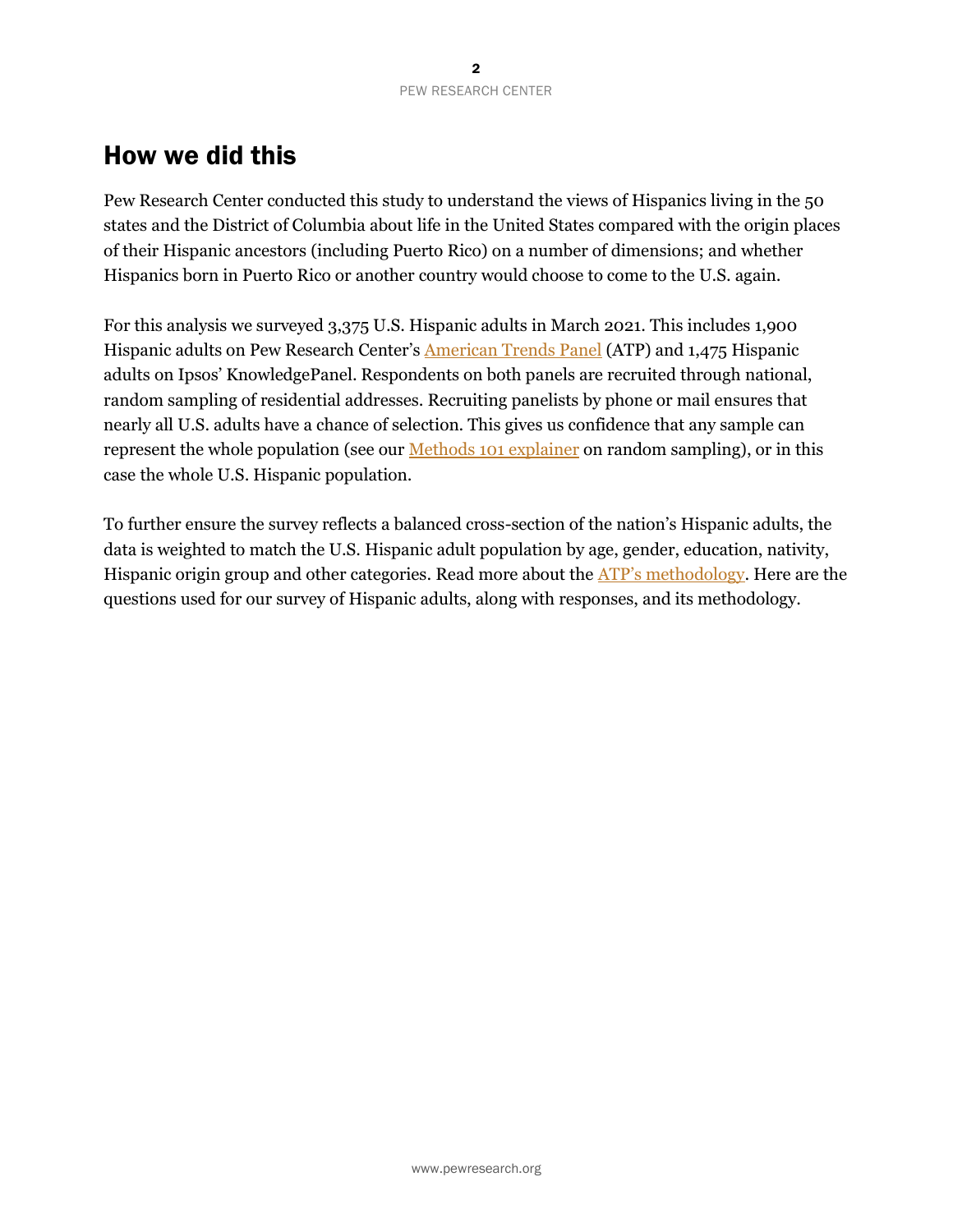# **Terminology**

The terms **Hispanic** and **Latino** are used interchangeably in this report.

**U.S. born** refers to persons born in the 50 states or the District of Columbia and those born in other countries to parents of whom at least one was a U.S. citizen.

**Born in Puerto Rico or another country** refers to persons born in Puerto Rico or born outside of the United States to parents of whom neither was a U.S. citizen. Although individuals born in Puerto Rico are U.S. citizens by birth, they are grouped with those born in another country for the purposes of this report for a variety of reasons: They are born into a Spanish-dominant culture, and on many points their attitudes, views and beliefs are much closer to those of Hispanics born outside the U.S. than of Hispanics born in the 50 states or the District of Columbia, even when compared with those who identify themselves as being of Puerto Rican origin.

The phrases **place of origin of their ancestors**, **origin place of their ancestors, ancestors' place of origin** and **family's place of ancestry** refer to Puerto Rico and to countries outside the United States where respondents trace their Hispanic family's roots.

**Second generation** refers to people born in the 50 states or the District of Columbia, with at least one parent born in Puerto Rico or another country.

**Third and higher generation** refers to people born in the 50 states or the District of Columbia, with both parents born in the 50 states or the District of Columbia.

**Skin color** is self-assessed based on a 10-step scale, ranging from lightest (1) to darkest (10). **Latinos with lighter skin color** selected 1-4 on the scale while **Latinos with darker skin color** skin selected 5-10. For more, see [this report.](https://www.pewresearch.org/hispanic/2021/11/04/majority-of-latinos-say-skin-color-impacts-opportunity-in-america-and-shapes-daily-life/#:~:text=Capturing%20skin%20color%20among%20U.S.%20Hispanics)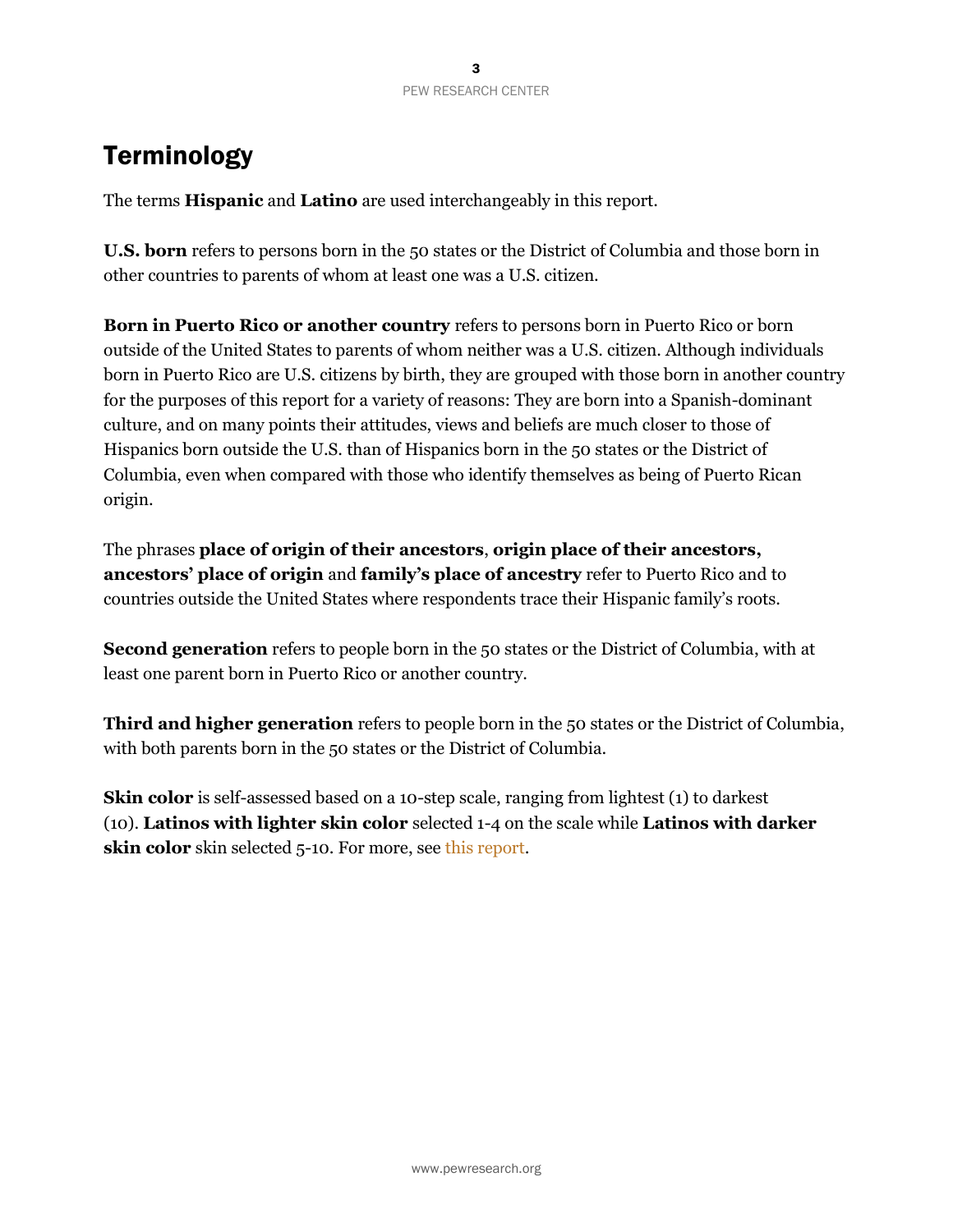# Latinos See U.S. as Better Than Place of **Family's Ancestry for Opportunity, Raising Kids, Health Care Access**

Most Latino immigrants say they would come to the U.S. again

## *By Mark Hugo Lopez and Mohamad Moslimani*

For many Latinos, the United States offers a chance at a better life than the place their Latino ancestors came from in several ways. A strong majority say the U.S. provides more opportunities to get ahead than their ancestors' place of origin. Majorities also say the U.S. has better conditions for raising kids, access to health care and treatment of the poor, according to a Pew Research Center national survey of 3,375 Latino adults conducted in March 2021.

Hispanics hold these positive views of the U.S. whether they were born in Puerto Rico, in another country, or in the 50 states or the District of Columbia.

# Compared with the origin place of their Latino ancestors, most Latinos say the U.S. has better opportunity, conditions for raising kids and health care

*% of U.S. Latino adults who say each is …*



Notes: Share of respondents who didn't offer an answer not shown. Source: National Survey of Latinos conducted March 15-28, 2021. "Latinos See U.S. as Better Than Place of Family's Ancestry for Opportunity, Raising Kids, Health Care Access" PEW RESEARCH CENTER

However, Latinos do not see the U.S. as better on all measures. About half of Latino adults (48%) see family ties as better in the origin place of their ancestors (Puerto Rico or another country) than in the United States. About another quarter (27%) say the strength of family ties is about the same in both places, while 22% say family ties are better in the U.S.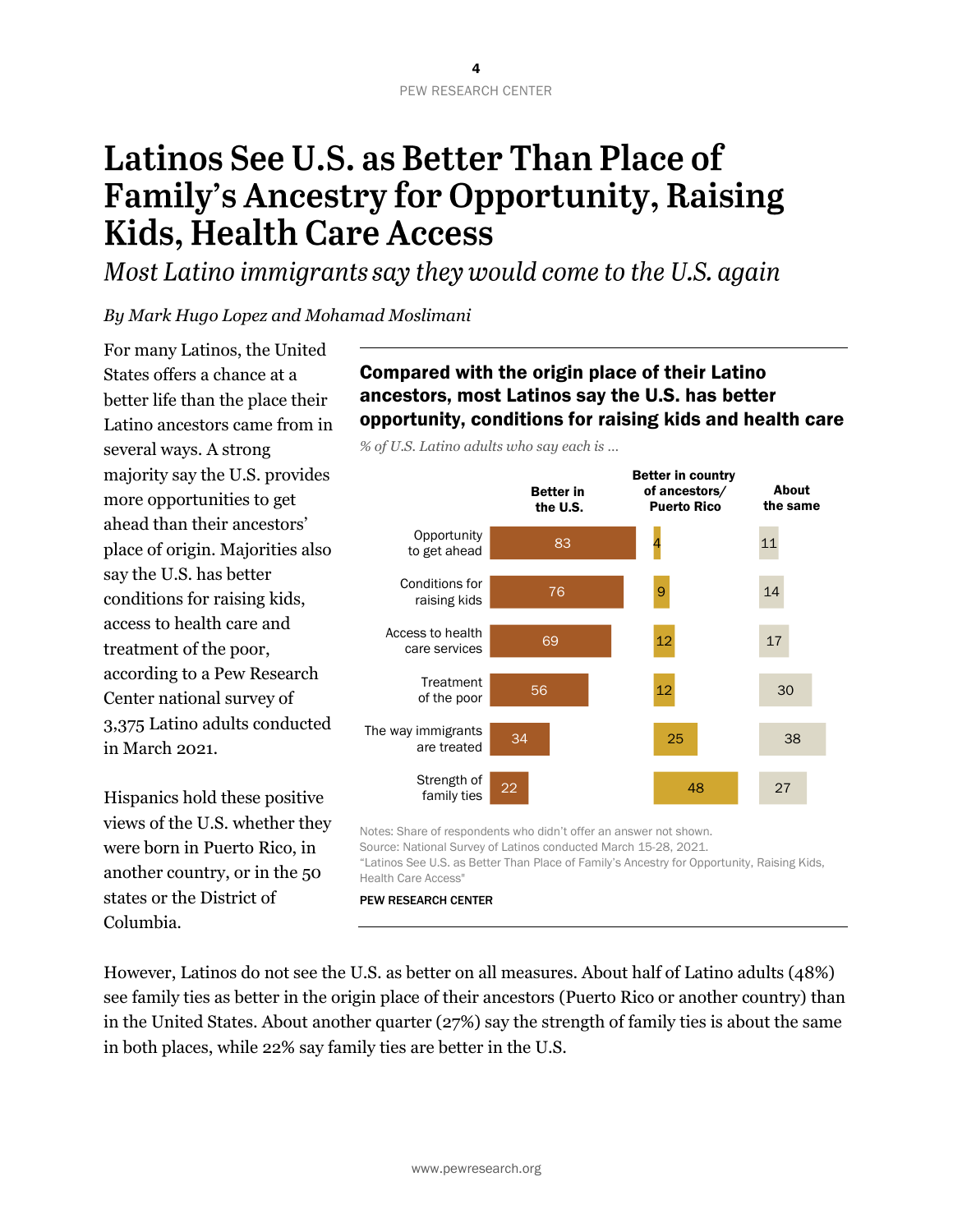#### 5 PEW RESEARCH CENTER

Hispanics are split on whether the U.S. or the origin place of their Hispanic ancestors treats immigrants better. About one-third (34%) say immigrants are treated better in the U.S., while 38% say there is no difference between the treatment of immigrants in the U.S. and their treatment in Puerto Rico or another country. Another quarter (25%) of Hispanics say immigrants are treated better in the place of their Hispanic ancestors.

Hispanics hold similar views about the treatment of immigrants whether they are U.S. born or not. However, views vary depending on how long those born in Puerto Rico or another country have lived in the 50 states or the District of Columbia. For example, among those who arrived in the last 10 years, 33% say immigrants are treated better in the place of their birth than in the U.S., a

# Most Hispanics say immigrants are treated about the same or better in the U.S. than in Hispanic ancestors' place of origin

*% of U.S. Hispanic adults who say the way immigrants are treated is …*



Notes: Share of respondents who didn't offer an answer not shown. Those born in Puerto Rico are U.S. citizens at birth. The grouping "Among those born in another country" excludes those born in Puerto Rico. Skin color is self-assessed based on a 10-step color scale, ranging from lightest (1) to darkest (10). Respondents with lighter skin selected 1-4 on the scale when identifying their skin color while respondents with darker skin selected 5-10. Source: National Survey of Latinos conducted March 15-28, 2021. "Latinos See U.S. as Better Than Place of Family's Ancestry for Opportunity, Raising Kids,

PEW RESEARCH CENTER

Health Care Access"

greater share than the 24% who say the opposite. On the other hand, nearly four-in-ten (39%) of those who arrived more than 20 years ago say immigrants are treated better in the U.S. Views also vary depending on legal status among those born in another country – roughly half (51%) of Hispanic immigrants who are neither U.S. citizens nor hold a green card (and are likely in the [country without authorization\)](https://www.pewresearch.org/hispanic/2009/09/25/hispanics-health-insurance-and-health-care-access/) say the treatment of immigrants is about the same in the U.S. as in their place of ancestry.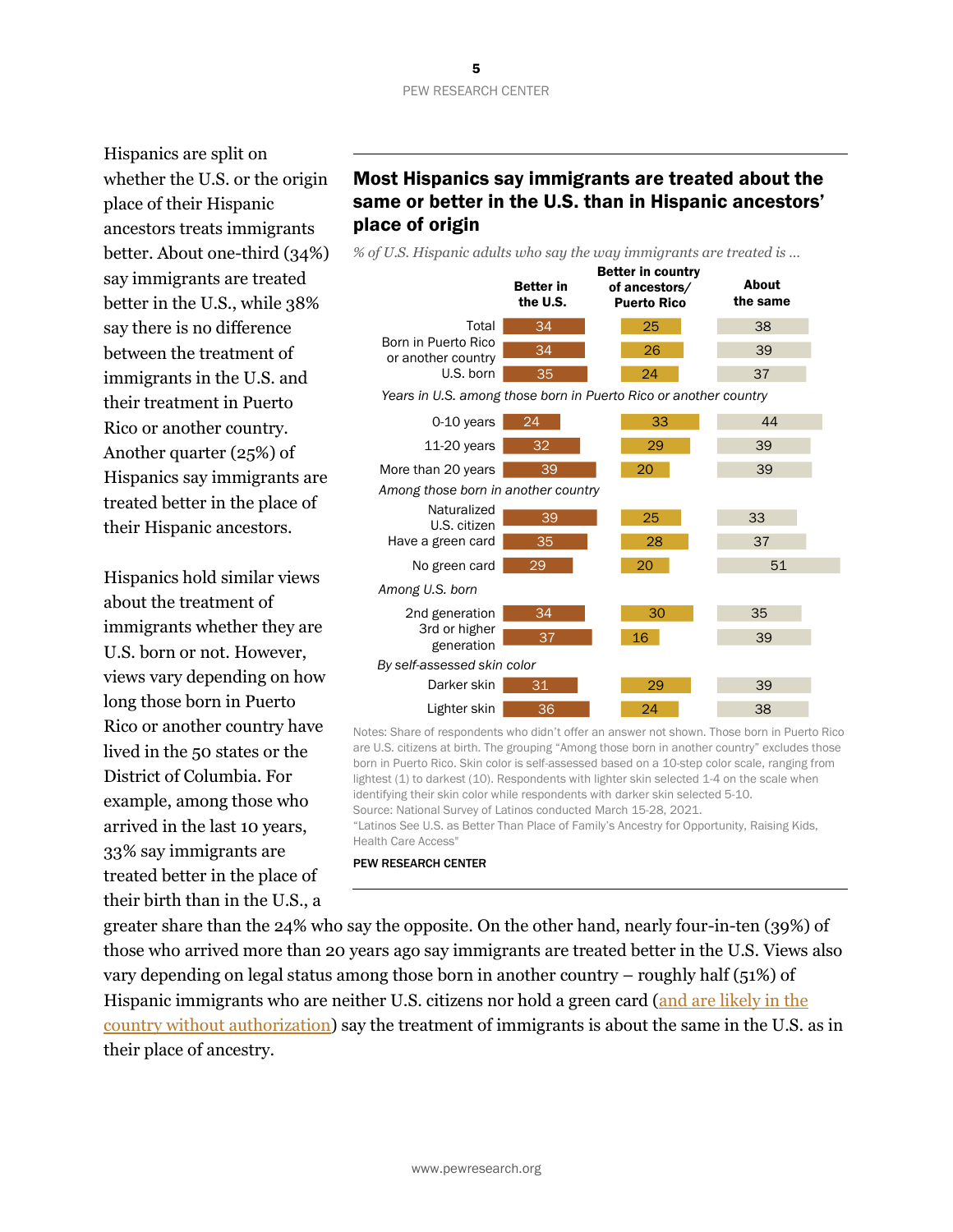Among U.S.-born Latinos, three-in-ten second-generation Latinos – the U.S.-born children of immigrants or Puerto Rico-born parents – say immigrants are treated better in Puerto Rico or the birth country of their parents. By comparison, 16% of third or higher-generation Latinos say the same.

The survey also asked Hispanics born in Puerto Rico or another country about [discrimination](https://www.pewresearch.org/hispanic/2021/11/04/latinos-divided-on-whether-race-gets-too-much-or-too-little-attention-in-the-u-s-today/#views-of-racial-discrimination-outside-the-50-u-s-states-and-d-c)  [based on race or skin](https://www.pewresearch.org/hispanic/2021/11/04/latinos-divided-on-whether-race-gets-too-much-or-too-little-attention-in-the-u-s-today/#views-of-racial-discrimination-outside-the-50-u-s-states-and-d-c) color in the U.S. and their place of origin. Four-in-ten (40%) say there is no difference on this measure between the U.S. and their place of origin. Another 26% indicate discrimination based on race and skin color is not an issue in the place of their birth. However,

some Hispanics born in Puerto Rico or another country see differences between their place of origin and the U.S.  $-17\%$  say this type of discrimination is better in their place of origin than in the U.S., while 15% say it is worse.

Despite these mixed views about life in the U.S., most Latinos born in either Puerto Rico or another country say that if they had to make the choice again, they would migrate to the U.S. Overall, 84% say they would come to the U.S. if they had to do it again, with mostly similar shares saying so across immigrant groups by legal status, including 78% of those who are not U.S. citizens and do not have a green card.

Much smaller shares of Hispanics born in Puerto Rico or another country say they would not come to the U.S. again. Some 8% say they would stay where they were born, and another 7% say they would migrate to someplace other than the U.S. Among Hispanic immigrants who do not hold U.S. citizenship or a green card, a group likely in the country without authorization, 13% say they would stay in their home country if they had to do it again.

Latinos born in another country were also asked whether they had considered leaving the United States

### Majority of Latinos born in Puerto Rico or another country say they would migrate to the U.S. again

*% of U.S. Latinos born in another country or in Puerto Rico who say they would \_\_\_ if they could do it again*



Notes: Share of respondents who didn't offer an answer not shown. "Green card holder" refers to immigrants who say they are a U.S. legal permanent resident. "No green card" refers to immigrants who do not have U.S. citizenship and who say they are not a U.S. legal permanent resident. The grouping "Among those born in another country" excludes those born in Puerto Rico. Those born in Puerto Rico are U.S. citizens at birth.

Source: National Survey of Latinos conducted March 15-28, 2021. "Latinos See U.S. as Better Than Place of Family's Ancestry for Opportunity, Raising Kids, Health Care Access"

PEW RESEARCH CENTER

since the start of [the coronavirus outbreak](https://www.pewresearch.org/topic/coronavirus-disease-covid-19/) in February 2020. About nine-in-ten Latino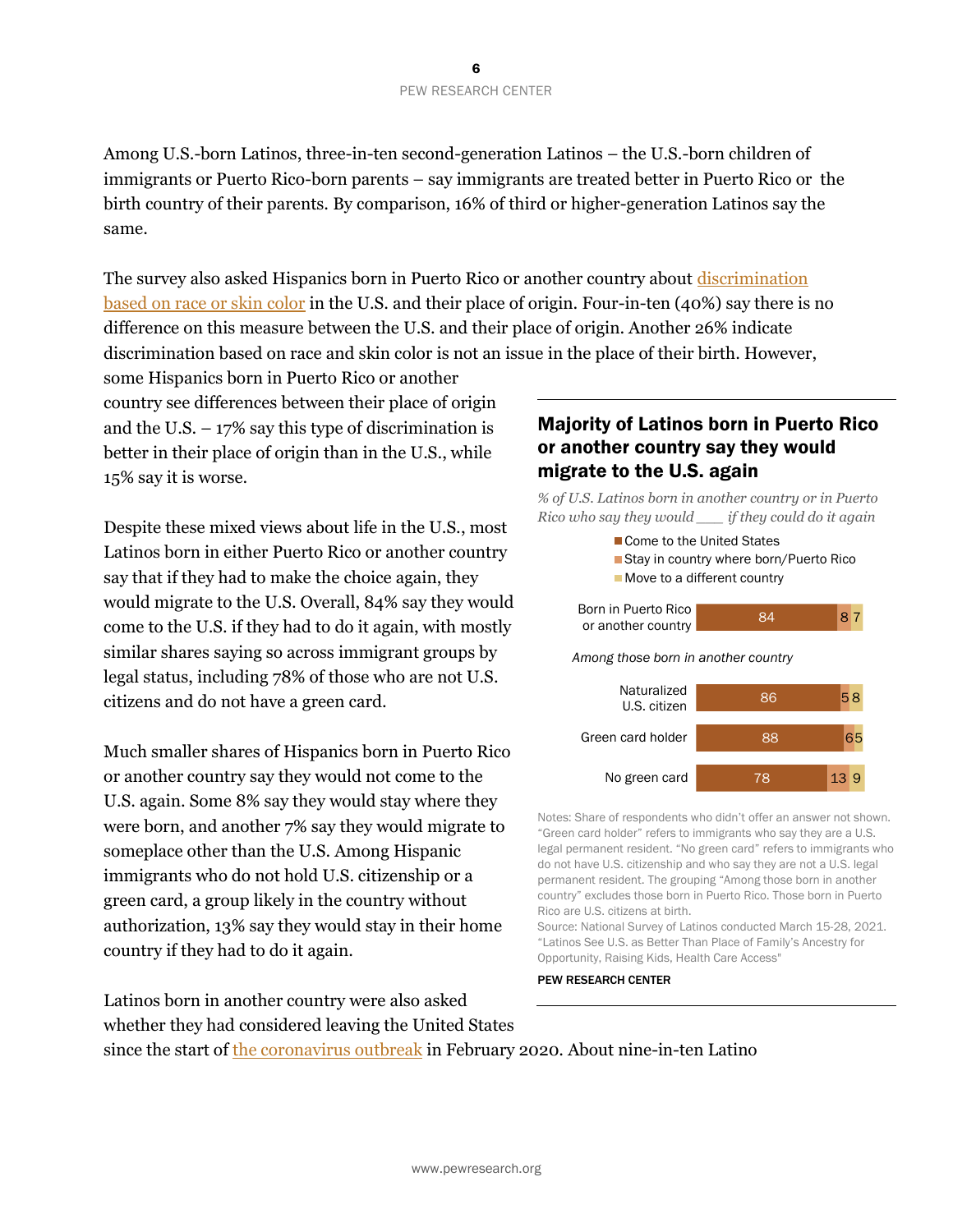immigrants (88%) say they have *not* considered this. Meanwhile, 5% say they did consider returning to their home country and 4% thought about leaving the U.S. for another country.

The arrival of millions of immigrants from Latin America over the past half century, and an ongoing migration from Puerto Rico, continues to shape the demographics of the U.S. Hispanic population. In 2019, 19.8 million Hispanics living in the U.S. were born in another country, accounting for one-third (33%) of the U.S. Hispanic population. The share of Hispanics born in another country rises to 45% among Hispanics ages 18 and older, according to Pew Research Center tabulations of the U.S. Census Bureau's American Community Survey. In addition, 1.9 million people born in Puerto Rico were living in the 50 states or the District of Columbia in 2019, making up 3% of all Hispanics and 4% of Hispanic adults.

Since 1965, people from Latin America have accounted for about half of the 59 million immigrants who have come to the United States from around the world. In 2019, Hispanic immigrants living in the U.S. made up 44% of the nation's 44.7 million immigrants. A quarter of the U.S. immigrant population, or 11.4 million, i[s from Mexico alone,](https://www.pewresearch.org/fact-tank/2021/07/09/before-covid-19-more-mexicans-came-to-the-u-s-than-left-for-mexico-for-the-first-time-in-years/) far more than any other country. And over the past decade, [growing numbers of immigrants](https://www.pewresearch.org/fact-tank/2019/09/16/key-facts-about-u-s-hispanics/) have arrived from countries like Venezuela, Guatemala, Honduras, El Salvador and the Dominican Republic. More recently, many immigrants from Central America and elsewhere have arrived seeking asylum, wit[h border crossings](https://www.pewresearch.org/fact-tank/2021/11/09/whats-happening-at-the-u-s-mexico-border-in-7-charts/) reaching half-decade highs in the past year.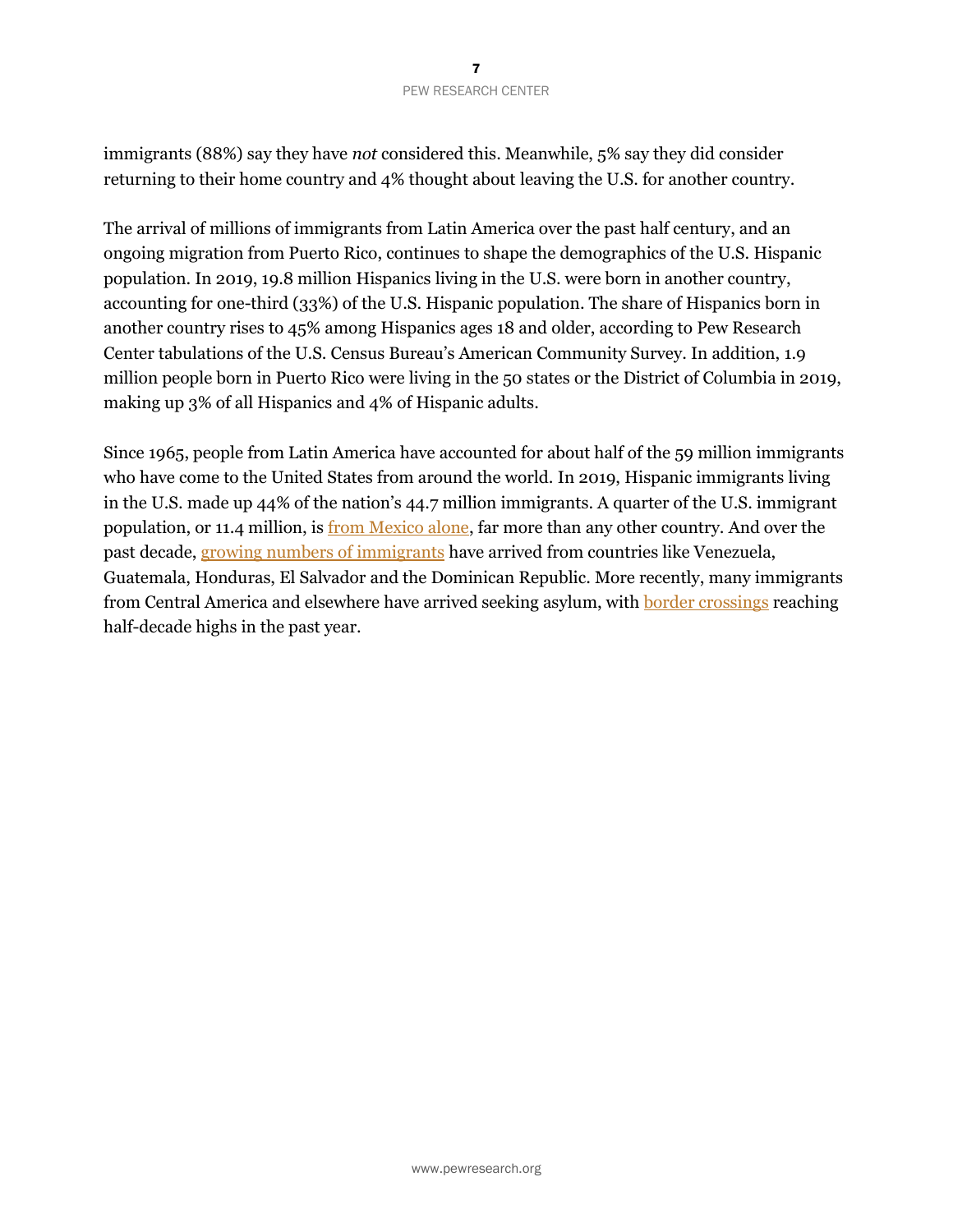# Hispanics say the opportunity to get ahead is better in the U.S. than in place of ancestry

About eight-in-ten U.S.-born Hispanics (79%) say the opportunity to get ahead is better in the U.S. than in their ancestors' place of origin, with large majorities across generations saying so. The share rises to 87% among Hispanics born in Puerto Rico or another country.

Among the U.S. born, 85% of second-generation Hispanics say the U.S. provides better opportunities than Puerto Rico or their ancestors' home

# Across generations, Hispanics say U.S. has better opportunities than their Hispanic ancestors' origin place

*% of U.S. Hispanic adults who say the opportunity to get ahead is …*



Notes: Share of respondents who didn't offer an answer not shown. Those born in Puerto Rico are U.S. citizens at birth. Source: National Survey of Latinos conducted March 15-28, 2021.

"Latinos See U.S. as Better Than Place of Family's Ancestry for Opportunity, Raising Kids, Health Care Access"



country, a similar share to Hispanics born in Puerto Rico or another country. Meanwhile, third- or higher-generation Hispanics are less likely than other groups to say opportunity is better in the U.S. than in the origin place of their ancestors. Even so, nearly three-quarters (72%) hold this view.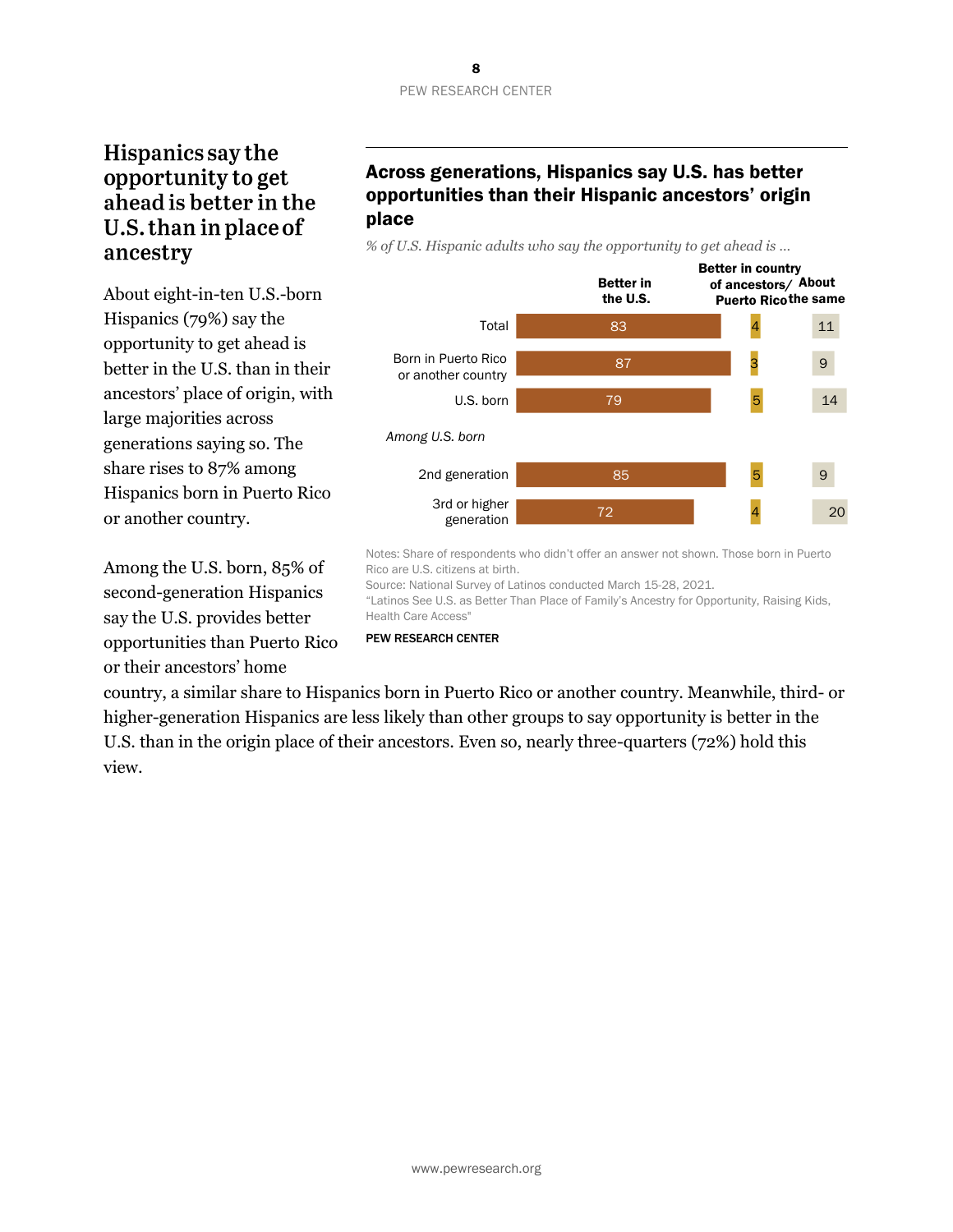# Latinos see U.S. as better for raising kids than origin place of ancestors

About three-quarters of Latino adults (76%) say the U.S. has better conditions for raising children than the origin place of their ancestors. Another 14% say conditions are about the same, and about one-in-ten (9%) say conditions are better in their place of ancestry. Latinos share this view regardless of birthplace or immigrant generation.

# About three-quarters of Latinos say conditions for raising kids are better in the U.S. than in Latino ancestors' place of origin

*% of U.S. Latino adults who say conditions for raising children are …*



Notes: Share of respondents who didn't offer an answer not shown. Those born in Puerto Rico are U.S. citizens at birth.

Source: National Survey of Latinos conducted March 15-28, 2021.

"Latinos See U.S. as Better Than Place of Family's Ancestry for Opportunity, Raising Kids, Health Care Access"

#### PEW RESEARCH CENTER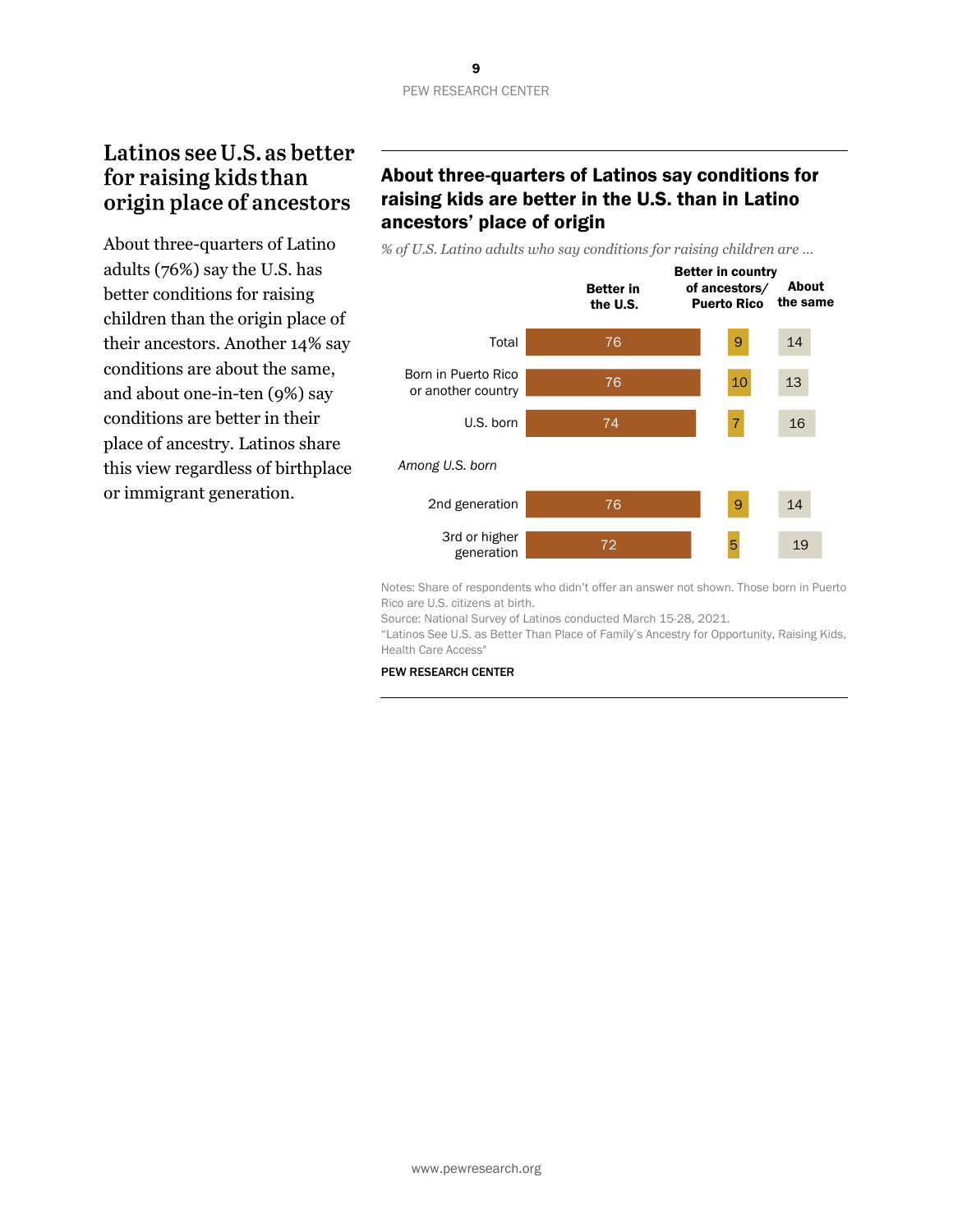# A majority of Hispanics say access to health care is better in the U.S. than in their family's place of ancestry

Over two-thirds of U.S. Hispanic adults (69%) say access to health care services is better in the U.S. than in the origin place of their ancestors. Meanwhile, about onein-ten (12%) say access to health care services is better in the place of their family's ancestry than in the U.S., while 17% say that access is about the same in both places.

A majority of Latinos share this view no matter their nativity. Some 71% of Latinos born in Puerto Rico or another country say health care access is better in the U.S. than in the place of their ancestry, while 67% of U.S.-born Latinos say the same. Views vary only slightly across generations. A higher share of second-generation Latinos than third- or higher-generation Latinos say that access to health care is better in the U.S. (70% vs. 64%).

# Over two-thirds of Hispanics say access to health care is better in the U.S. than in the origin place of their Hispanic ancestors

*% of U.S. Hispanic adults who say the access to health care services is …*

|                                           | <b>Better in</b><br>the U.S.                                     | <b>Better in country</b><br>of ancestors/<br><b>Puerto Rico</b> | About<br>the same |
|-------------------------------------------|------------------------------------------------------------------|-----------------------------------------------------------------|-------------------|
| Total                                     | 69                                                               | 12 <sub>2</sub>                                                 | 17                |
| Born in Puerto Rico<br>or another country | 71                                                               | 14                                                              | 15                |
| U.S. born                                 | 67                                                               | 10                                                              | 20                |
|                                           | Years in U.S. among those born in Puerto Rico or another country |                                                                 |                   |
| 0-10 years                                | 56                                                               | 26                                                              | 18                |
| $11-20$ years                             | 69                                                               | 16                                                              | 15                |
| More than 20 years                        | 76                                                               | 9                                                               | 14                |
| Among U.S. born                           |                                                                  |                                                                 |                   |
| 2nd generation                            | 70                                                               | 11                                                              | 19                |
| 3rd or higher<br>generation               | 64                                                               | 9                                                               | 22                |

Notes: Share of respondents who didn't offer an answer not shown. Those born in Puerto Rico are U.S. citizens at birth.

Source: National Survey of Latinos conducted March 15-28, 2021.

"Latinos See U.S. as Better Than Place of Family's Ancestry for Opportunity, Raising Kids, Health Care Access"

PEW RESEARCH CENTER

Regardless of when they arrived, a majority of Hispanics who came from Puerto Rico or another country says the U.S. is better for access to health care. However, only 56% of those who arrived 10 years ago or less say this, compared with 76% of those who arrived over 20 years ago. About a quarter (26%) of more recent arrivals, 10 years or less, say health care is better in their origin place. This view is shared by only 9% of those who arrived over 20 years ago and 16% of those who arrived between 11 and 20 years ago.

These findings come amid the COVID-19 pandemic, which has had a large personal and health impact [on the lives of U.S. Hispanics.](https://www.pewresearch.org/race-ethnicity/2021/07/15/for-u-s-latinos-covid-19-has-taken-a-personal-and-financial-toll/)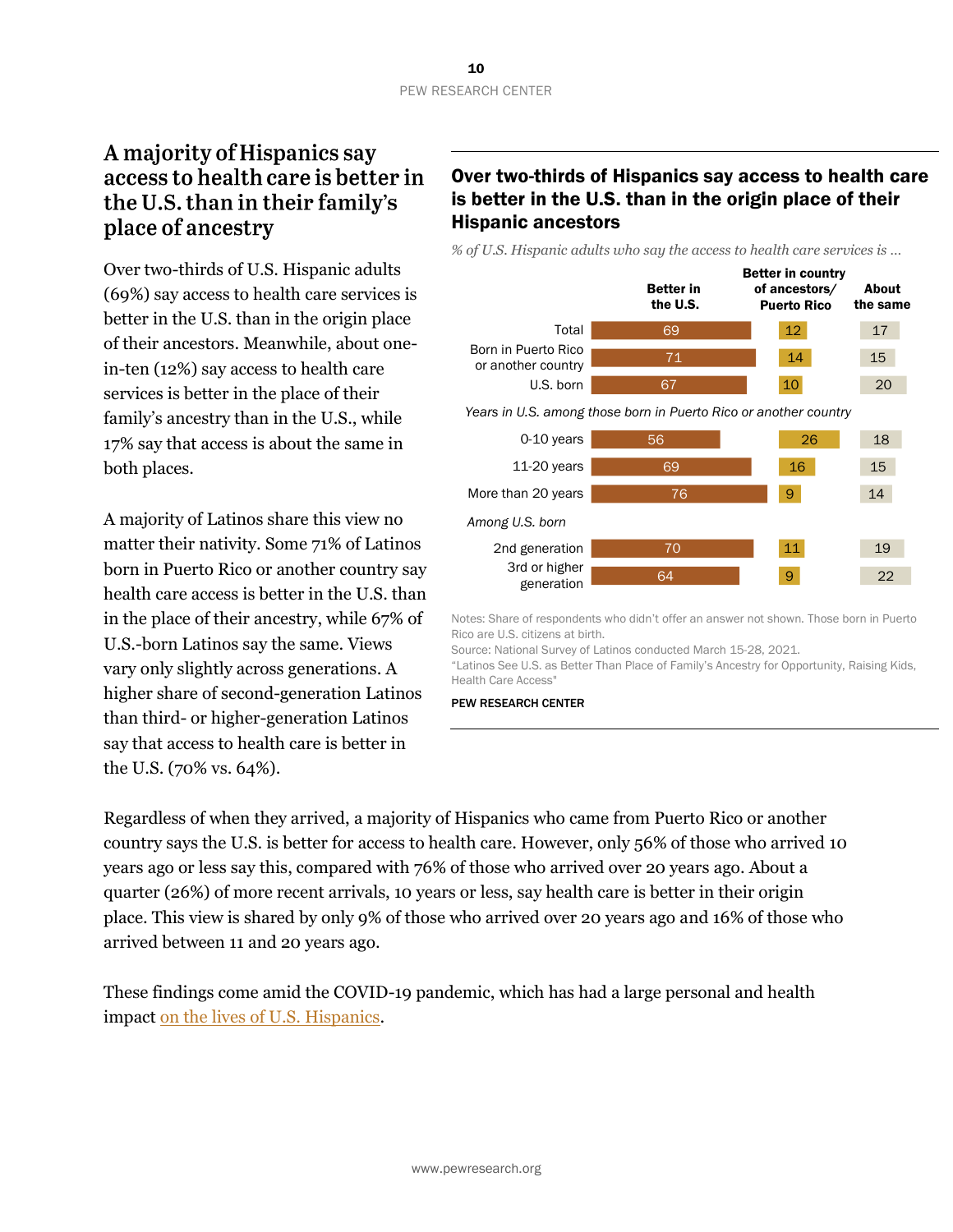# Among Latinos, those born in Puerto Rico or another country are more likely than the U.S. born to say the poor are treated better in the U.S.

More than half of all Hispanic adults (56%) say treatment of the poor is better in the U.S. than their family's place of ancestry, while 30% say it is about the same and 12% say it is better in Puerto Rico or in the country of their ancestors.

Hispanics born in Puerto Rico or another country are more likely than those born in the U.S. to say treatment of the poor is better in the U.S. than in the place of their ancestors (61% vs. 50%).

# Among Latinos, U.S. is generally seen as better for treatment of the poor than Latino ancestors' origin place

*% of U.S. Latino adults who say the treatment of the poor is …*



Notes: Share of respondents who didn't offer an answer not shown. Those born in Puerto Rico are U.S. citizens at birth.

Source: National Survey of Latinos conducted March 15-28, 2021.

"Latinos See U.S. as Better Than Place of Family's Ancestry for Opportunity, Raising Kids, Health Care Access"

#### PEW RESEARCH CENTER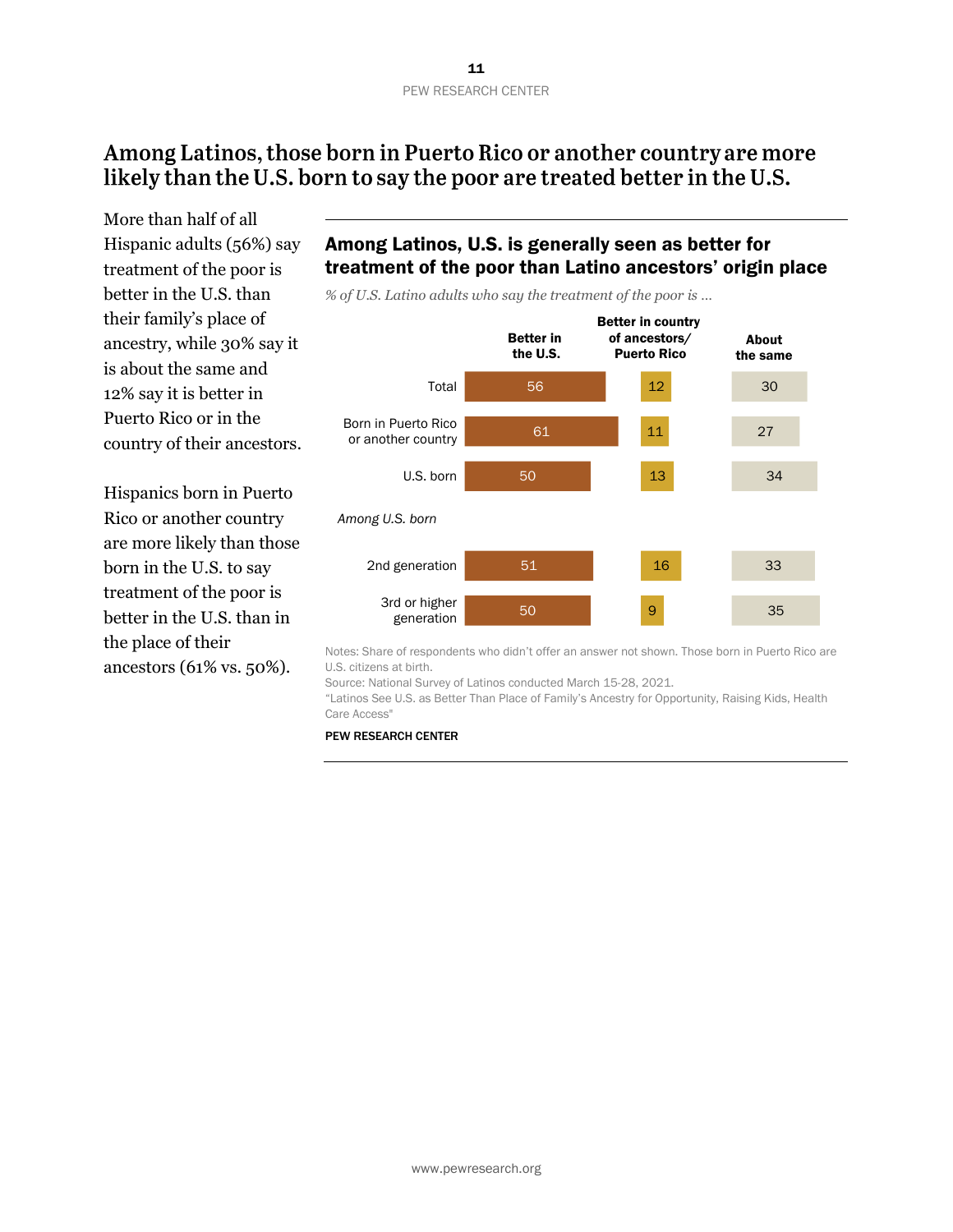# Hispanics say strength of family ties is better in ancestors' place of origin than in U.S.

Nearly half (48%) of U.S. Hispanics say the strength of family ties is better in their family's place of ancestry than in the U.S. Hispanics born in Puerto Rico or another country are more likely to hold this view than Hispanics born in the 50 states or D.C. (54% vs. 42%). Still, larger shares for both groups say the origin place of their ancestors is better than the U.S. for family ties.

Notably, only 28% of third- or higher-generation Hispanics say family ties are better in the origin place of their ancestors than in the U.S., significantly

# For Hispanics, family ties are seen as stronger in their Hispanic ancestors' place of origin than in the U.S.

*% of U.S. Hispanic adults who say the strength of family ties is …*



Notes: Share of respondents who didn't offer an answer not shown. Those born in Puerto Rico are U.S. citizens at birth.

Source: National Survey of Latinos conducted March 15-28, 2021.

"Latinos See U.S. as Better Than Place of Family's Ancestry for Opportunity, Raising Kids, Health Care Access"

PEW RESEARCH CENTER

less than the share of second-generation Hispanics and Hispanics born in another country or Puerto Rico who say the same (52% and 54% respectively).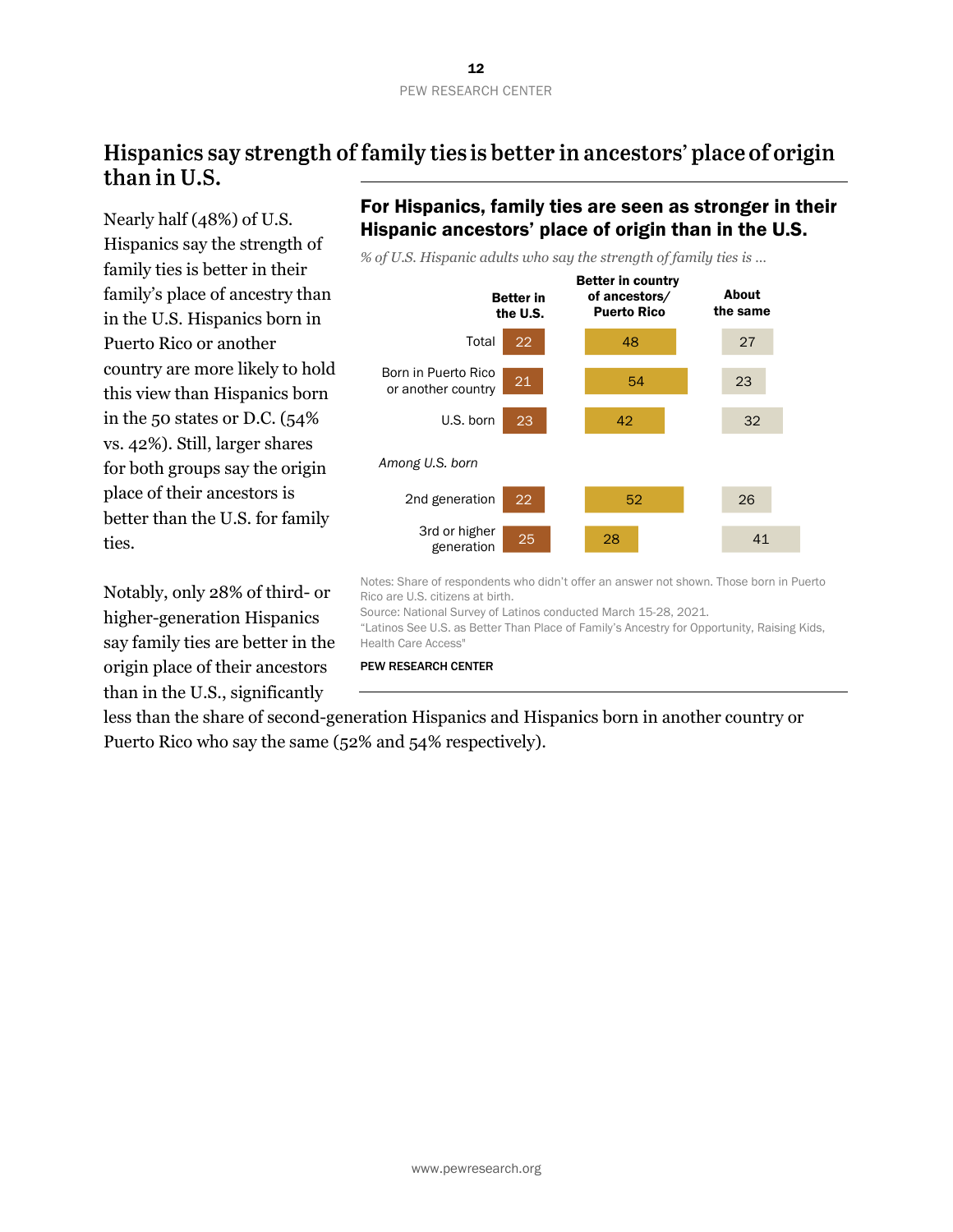# Acknowledgments

This report was written by Mark Hugo Lopez, Director of Race and Ethnicity Research and Mohamad Moslimani, Research Assistant. Editorial guidance was provided by Jens Manuel Krogstad, Senior Writer/Editor, Ana Gonzalez-Barrera, Senior Researcher, and Luis Noe-Bustamante, Research Analyst.

The report was number checked by Lauren Mora, Research Assistant. Shannon Greenwood produced the report. David Kent copy edited the report. Charts were designed by Moslimani and Lopez.

Find related reports online at [https://www.pewresearch.org/topic/race-ethnicity/.](https://www.pewresearch.org/topic/race-ethnicity/)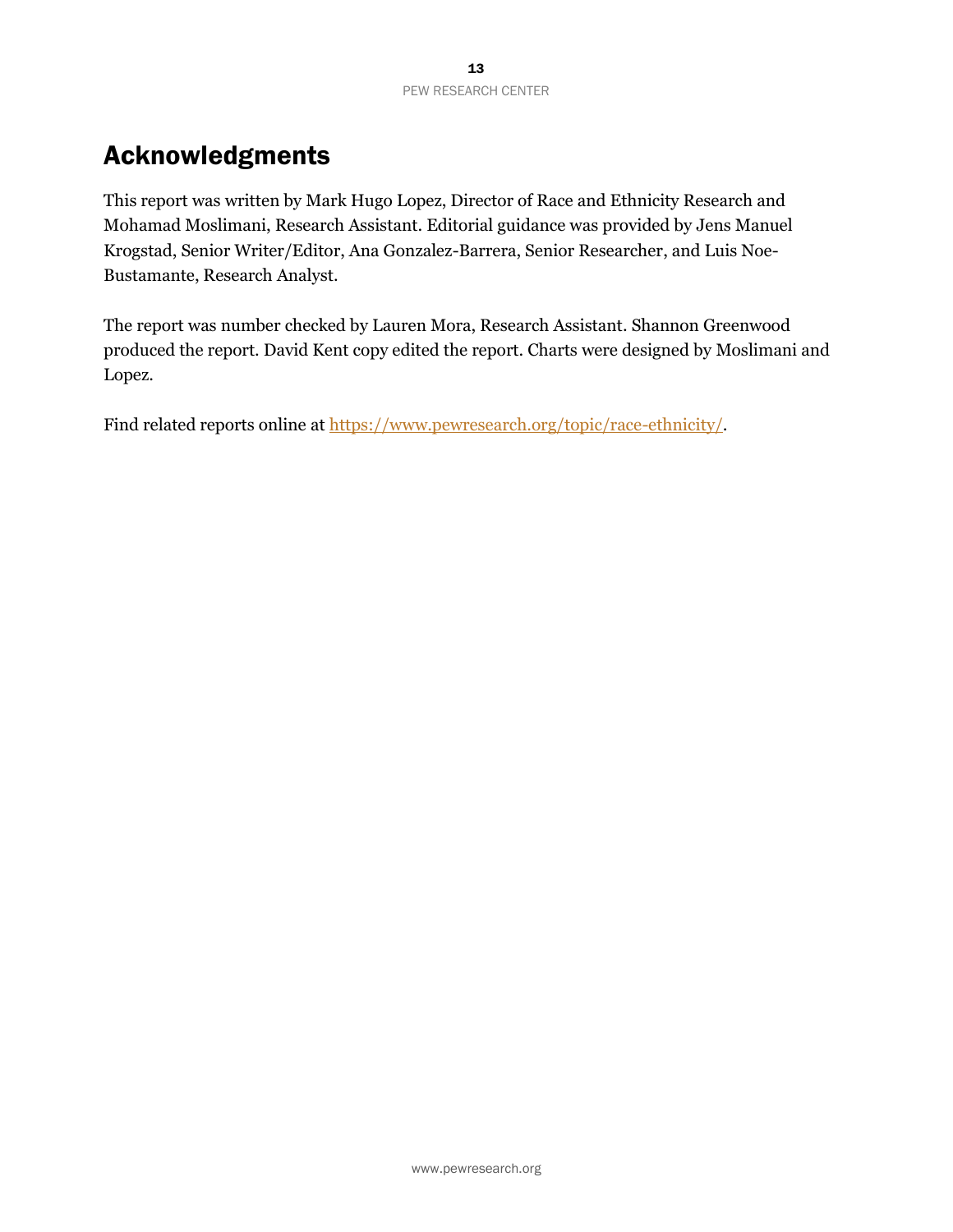# Methodology

# The American Trends Panel survey methodology

#### **Overview**

The American Trends Panel (ATP), created by Pew Research Center, is a nationally representative panel of randomly selected U.S. adults. Panelists participate via self-administered web surveys. Panelists who do not have internet access at home are provided with a tablet and wireless internet connection. Interviews are conducted in both English and Spanish. The panel is being managed by Ipsos.

Data in this report is drawn from the panel wave conducted March 15 to March 28, 2021, among self-identified Hispanics from the ATP and Ipsos' KnowledgePanel. A total of 3,375 panelists responded out of 9,951 who were sampled, for a response rate of 50% (AAPOR RR3). This includes 1,900 from the ATP and 1,475 respondents from the KnowledgePanel. This does not include four panelists who were removed from the data due to extremely high rates of refusal or straightlining. The cumulative response rate accounting for nonresponse to the recruitment surveys and attrition is 1%. The break-off rate among panelists who logged on to the survey and completed at least one item is 4%. The margin of sampling error for the full sample of 3,375 respondents is plus or minus 2.8 percentage points.

#### Panel recruitment

The ATP was created in 2014, with the first cohort of panelists invited to join the panel at the end of a large, national, landline and cellphone random-digit-dial survey that was conducted in both English and Spanish. Two additional recruitments were conducted using the same method in 2015 and 2017, respectively. Across these three surveys, a total of 19,718 adults were invited to join the ATP, of whom 9,942 (50%) agreed to participate.

## American Trends Panel recruitment surveys

| <b>Recruitment dates</b>     | <b>Mode</b>           | <b>Invited</b> | <b>Joined</b> | panelists<br>remaining |
|------------------------------|-----------------------|----------------|---------------|------------------------|
| Jan. 23 to March 16,<br>2014 | Landline/<br>cell RDD | 9.809          | 5.338         | 2,183                  |
| Aug. 27 to Oct. 4, 2015      | Landline/<br>cell RDD | 6.004          | 2.976         | 1,243                  |
| April 25 to June 4, 2017     | Landline/<br>cell RDD | 3,905          | 1,628         | 620                    |
| Aug. 8 to Oct. 31, 2018      | ABS/web               | 9.396          | 8.778         | 5,895                  |
| Aug. 19 to Nov. 30, 2019     | ABS/web               | 5,900          | 4,720         | 2,328                  |
| June 1 to July 19, 2020      | ABS/web               | 1,865          | 1,636         | 1,269                  |
|                              | <b>Total</b>          | 36,879         | 25,076        | 13,538                 |

Active

Note: Approximately once per year, panelists who have not participated in multiple consecutive waves or who did not complete an annual profiling survey are removed from the panel. Panelists also become inactive if they ask to be removed from the panel.

PEW RESEARCH CENTER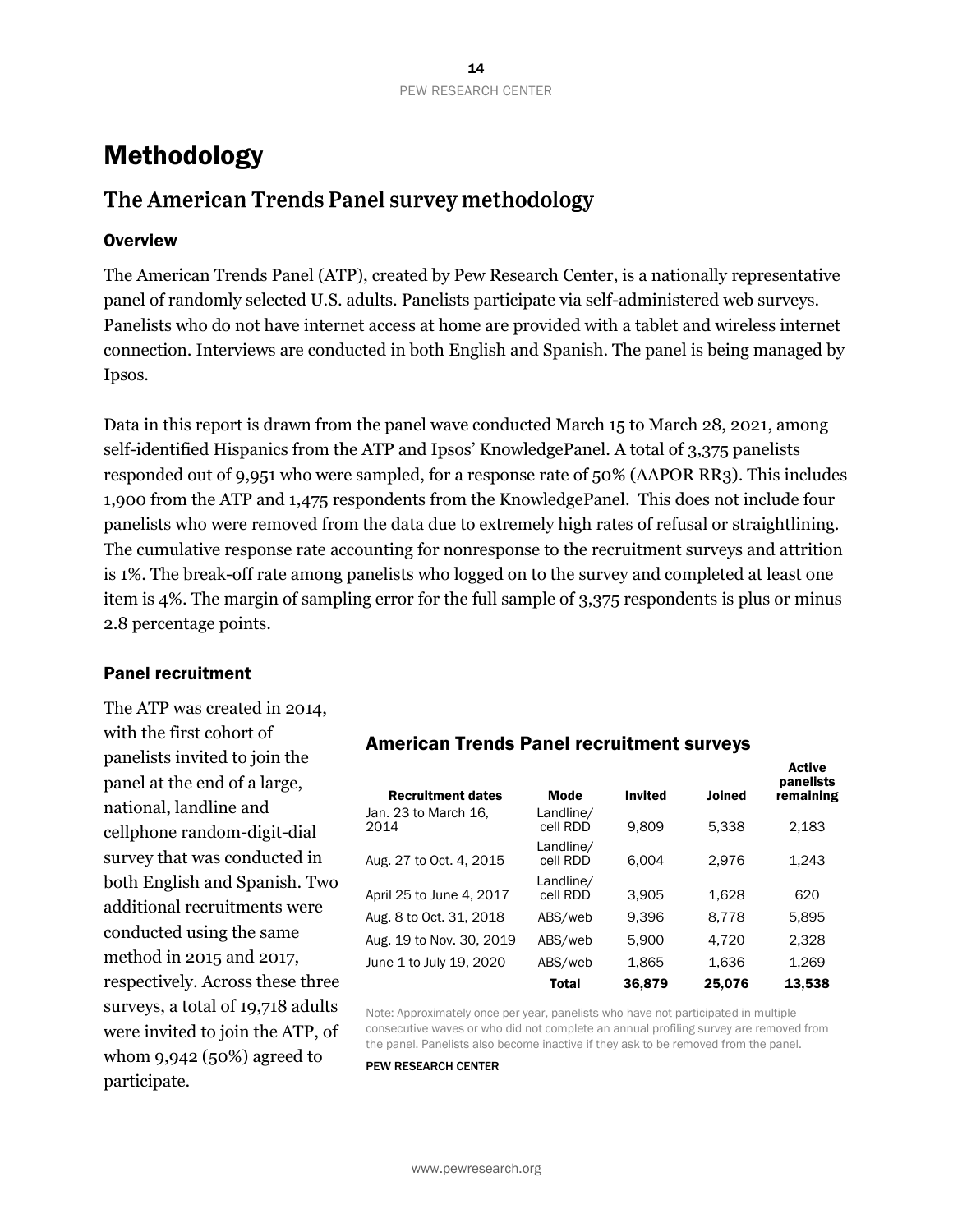In August 2018, the ATP switched from telephone to address-based recruitment. Invitations were sent to a random, address-based sample of households selected from the U.S. Postal Service's Delivery Sequence File. Two additional recruitments were conducted using the same method in 2019 and 2020, respectively. Across these three address-based recruitments, a total of 17,161 adults were invited to join the ATP, of whom 15,134 (88%) agreed to join the panel and completed an initial profile survey. In each household, the adult with the next birthday was asked to go online to complete a survey, at the end of which they were invited to join the panel. Of the 25,076 individuals who have ever joined the ATP, 13,538 remained active panelists and continued to receive survey invitations at the time this survey was conducted.

The U.S. Postal Service's Delivery Sequence File has been estimated to cover as much as 98% of the population, although some studies suggest that the coverage could be in the low 90% range.<sup>1</sup> The American Trends Panel never uses breakout routers or chains that direct respondents to additional surveys.

#### About the Ipsos KnowledgePanel

The Ipsos KnowledgePanel is an online probability-based panel representative of the U.S. adult population. Households without internet connection are provided with a web-enabled device and free internet service. KnowledgePanel's recruitment process was originally based on a national RDD sampling methodology. In 2009, the panel switched to using an ABS methodology. Additional information about the recruitment, sampling and weighting procedures for the Ipsos KnowledgePanel are available [here.](https://www.ipsos.com/sites/default/files/ipsosknowledgepanelmethodology.pdf)

#### Sample design

The overall target population for this survey was non-institutionalized self-identifying people of Hispanic origin ages 18 and older, living in the U.S., including Alaska and Hawaii. The ATP sample consisted of all current panel members that previously identified as being Hispanic. The KnowledgePanel sample included oversamples of Hispanics who were of Mexican or Central American ancestry or had no more than a high school education.

#### Questionnaire development and testing

The questionnaire was developed by Pew Research Center in consultation with Ipsos. The web program was rigorously tested on both PC and mobile devices by the Ipsos project management team and Pew Research Center researchers. The Ipsos project management team also populated

<sup>1</sup> AAPOR Task Force on Address-based Sampling. 2016. "[AAPOR Report: Address-based Sampling](https://www.aapor.org/Education-Resources/Reports/Address-based-Sampling.aspx)."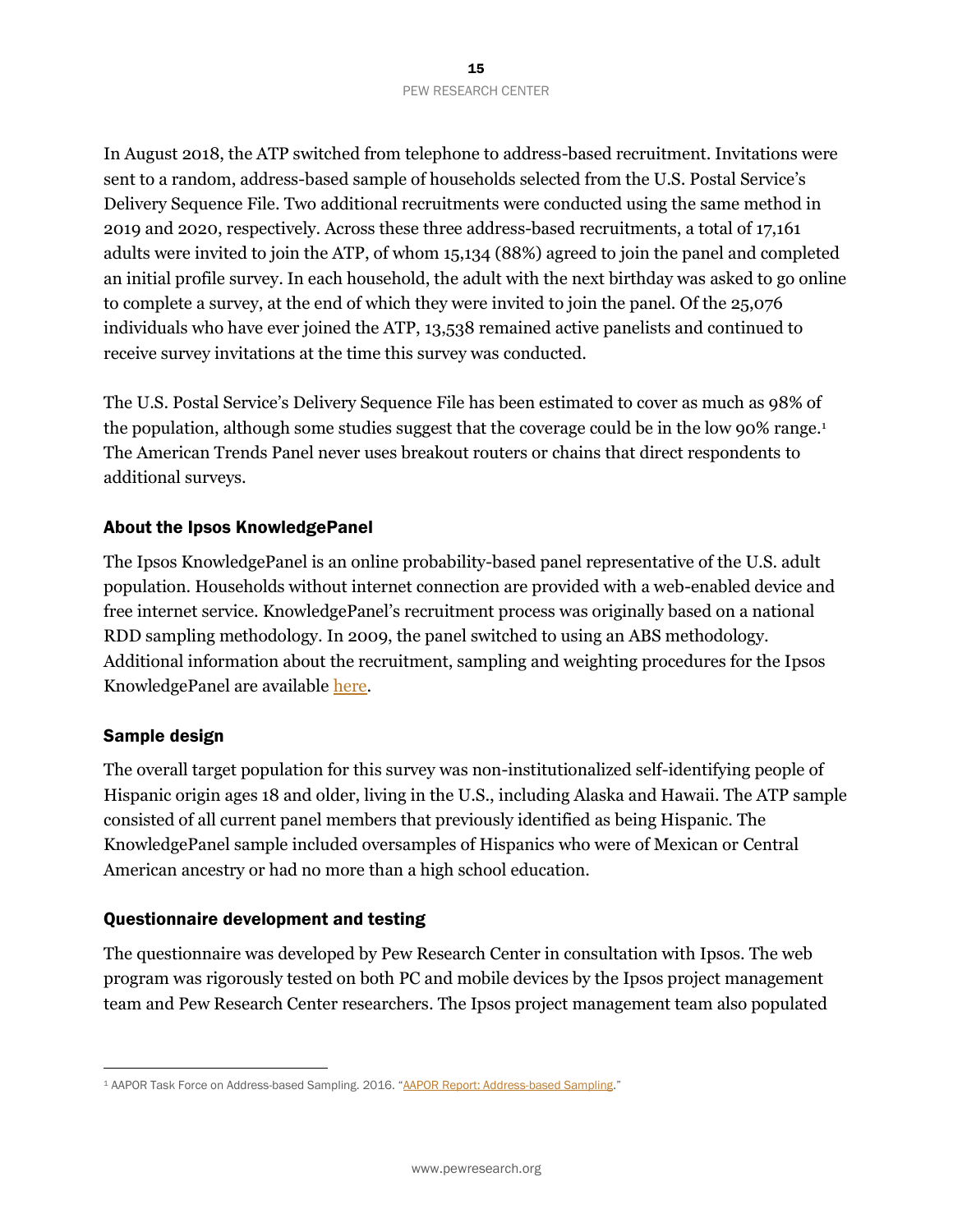test data which was analyzed in SPSS to ensure the logic and randomizations were working as intended before launching the survey.

#### Incentives

All respondents were offered a post-paid incentive for their participation. ATP respondents could choose to receive the post-paid incentive in the form of a check or a gift code to Amazon.com or could choose to decline the incentive. Incentive amounts ranged from \$10 to \$20 depending on whether the respondent belongs to a part of the population that is harder or easier to reach. Differential incentive amounts were designed to increase panel survey participation among groups that traditionally have low survey response propensities.

Ipsos operates an ongoing modest incentive program for KnowledgePanel to encourage participation and create member loyalty. The incentive program includes special raffles and sweepstakes with both cash rewards and other prizes to be won. Typically, panel members are assigned no more than one survey per week. On average, panel members complete two to three surveys per month with durations of 10 to 15 minutes per survey. An additional incentive is usually provided for longer surveys. For this survey, KnowledgePanel members were offered 10,000 points (equivalent to \$10) in addition to the regular incentive program during the last few days of data collection to those who hadn't responded yet in an attempt to boost the number of responses from panel members of Central American ancestry.

#### Data collection protocol

The data collection field period for this survey was March 15 to March 28, 2021. Postcard notifications were mailed to all ATP panelists with a known residential address on March 15.

On March 15 and March 16, invitations were sent out in two separate launches: Soft Launch and Full Launch. Sixty ATP panelists and 182 KP panelists were included in the soft launch, which began with an initial invitation sent on March 15. The ATP panelists chosen for the initial soft launch were known responders who had completed previous ATP surveys within one day of receiving their invitation. All remaining English- and Spanish-speaking panelists were included in the full launch and were sent an invitation on March 16.

All panelists with an email address received an email invitation and up to four email reminders if they did not respond to the survey. All ATP panelists that consented to SMS messages received an SMS invitation and up to four SMS reminders.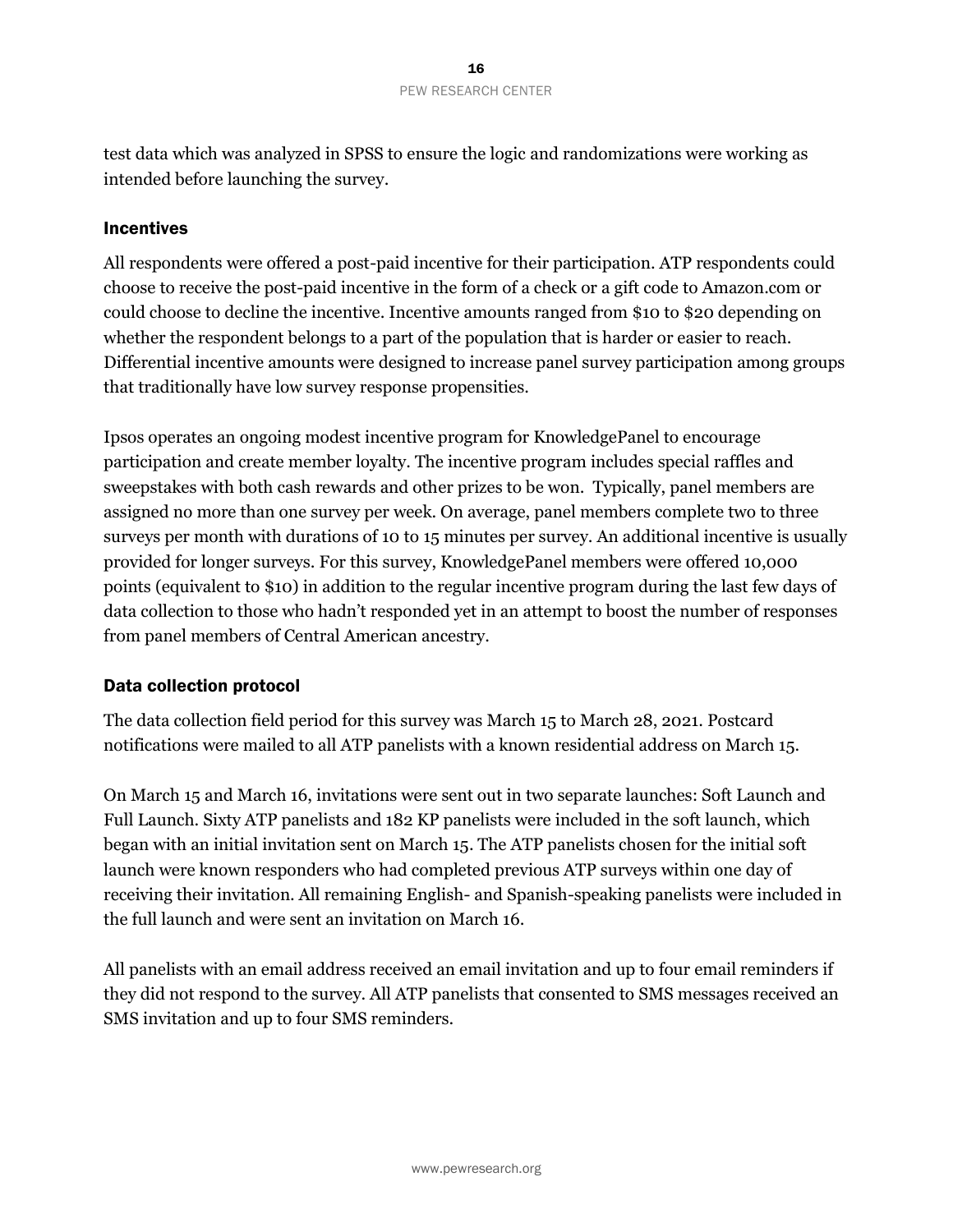#### 17 PEW RESEARCH CENTER

|                    | <b>Soft Launch</b> | <b>Full Launch</b> |
|--------------------|--------------------|--------------------|
| Initial invitation | March 15, 2021     | March 16, 2021     |
| First reminder     | March 19, 2021     | March 19, 2021     |
| Second reminder    | March 22, 2021     | March 22, 2021     |
| Third reminder     | March 24, 2021     | March 24, 2021     |
| Final reminder     | March 26, 2021     | March 26, 2021     |

#### Invitation and reminder dates

#### Data quality checks

To ensure high-quality data, the Center's researchers performed data quality checks to identify any respondents showing clear patterns of satisficing. This includes checking for very high rates of leaving questions blank, as well as always selecting the first or last answer presented. As a result of this checking, two ATP and two KP respondents were removed from the survey dataset prior to weighting and analysis.

#### Weighting

The data was weighted in a multistep process that accounts for multiple stages of sampling and nonresponse that occur at different points in the survey process. First, each respondent begins with a base weight that reflects their probability of selection for their initial recruitment survey. For the KnowledgePanel respondents, the base weight also reflects their probability of being selected to participate in this survey. To combine the base weights for the ATP and KnowledgePanel, respondents were grouped into one of six cells depending on whether they had no more than a high school education and whether they were of Mexican, Central American or another Hispanic ancestry. The base weights for ATP and KnowledgePanel respondents were then standardized proportionately to their effective sample size within each cell and combined. This combined base weight was then poststratified so that the combined sample in each cell matched its share of the larger population of Hispanic adults.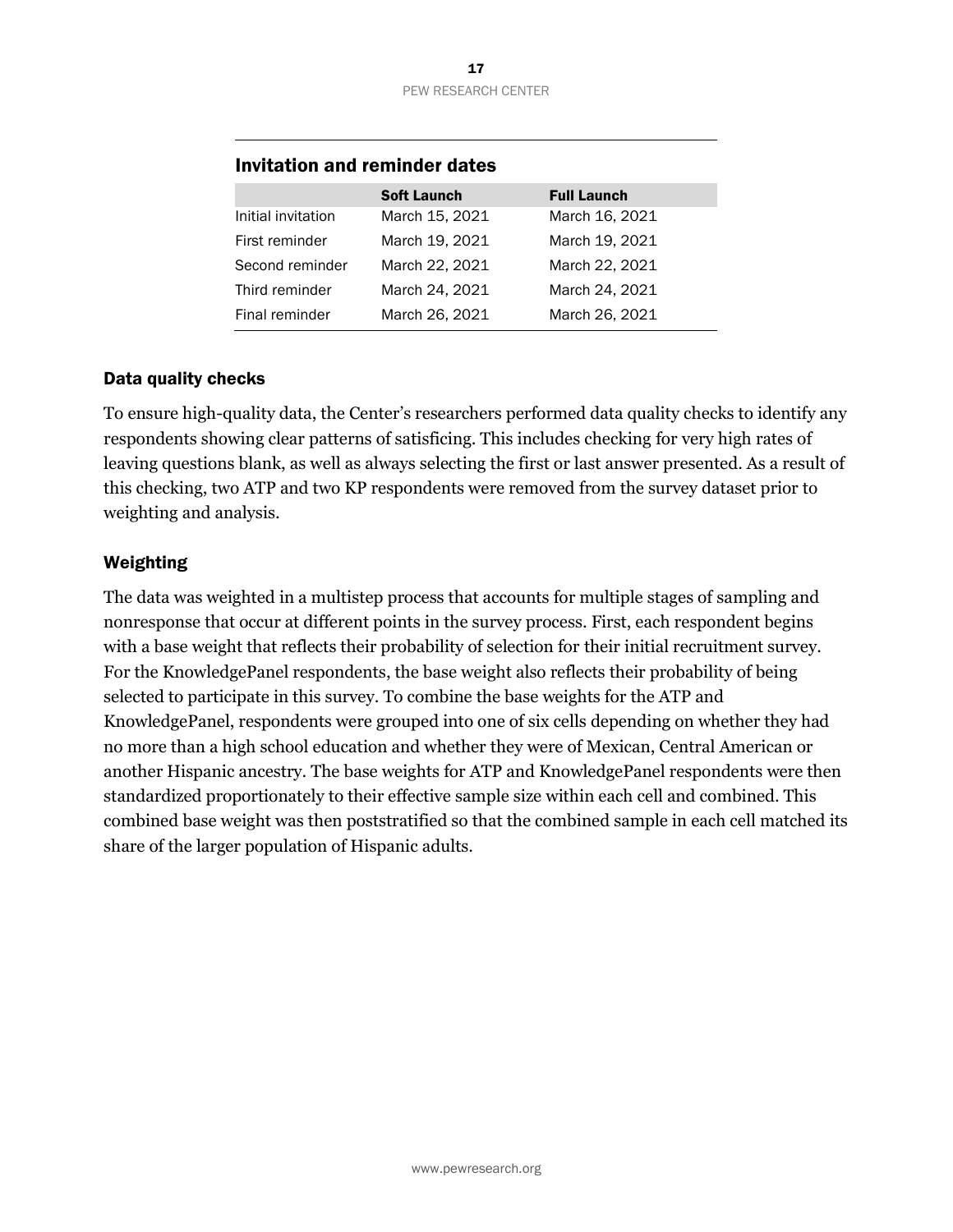# PEW RESEARCH CENTER

In the final weighting step, the combined weights were calibrated to match the population benchmarks specified in the accompanying table and trimmed at 1st and 99th percentiles to reduce the loss in precision stemming from variance in the weights. Sampling errors and test of statistical significance take into account the effect of weighting.

The following table shows the unweighted sample sizes and the error attributable to sampling that would be expected at the 95% level of confidence for different groups in the survey.

#### Weighting dimensions

| Variable                                                                                                                                                                                                                                                                                                           | <b>Benchmark source</b>                                 |
|--------------------------------------------------------------------------------------------------------------------------------------------------------------------------------------------------------------------------------------------------------------------------------------------------------------------|---------------------------------------------------------|
| Age x Gender<br><b>Education x Gender</b><br>Education x Age<br>U.S. citizenship<br>Place of birth (U.S., Puerto Rico, Cuba,<br>Mexico, Central America, Dominican<br>Republic, elsewhere)<br>Years lived in the U.S.<br>Hispanic origin<br>Hispanic origin (Mexican, Central<br>American, all others) x Education | 2019 American Community Survey                          |
| Census region<br>Metro/Non-metro                                                                                                                                                                                                                                                                                   | 2019 CPS March Supplement                               |
| Volunteerism                                                                                                                                                                                                                                                                                                       | 2017 CPS Volunteering & Civic Life<br>Supplement        |
| Mexican origin x Voter registration                                                                                                                                                                                                                                                                                | 2016 CPS Voting and Registration<br>Supplement          |
| Party affiliation<br>Frequency of internet use<br>Religious affiliation                                                                                                                                                                                                                                            | 2020 National Public Opinion<br><b>Reference Survey</b> |

Note: All estimates are based on Hispanics. Estimates from the ACS are based on noninstitutionalized adults. The 2016 CPS was used for voter registration targets for this wave in order to obtain voter registration numbers from a presidential election year. Voter registration is calculated using procedures from Hur, Achen (2013) and rescaled to include the total U.S. adult population. The 2020 National Public Opinion Reference Survey featured 1,862 online completions and 2,247 mail survey completions.

#### PEW RESEARCH CENTER

| Group<br>Total sample                                          | Unweighted<br>sample size<br>3.375 | Plus or minus<br>2.8 percentage points |
|----------------------------------------------------------------|------------------------------------|----------------------------------------|
| Born in Puerto Rico or<br>another country                      | 1.623                              | 4.0 percentage points                  |
| Born in the 50 United<br>States or the District of<br>Columbia | 1.607                              | 4.1 percentage points                  |

Sample sizes and sampling errors for other subgroups are available upon request. In addition to sampling error, one should bear in mind that question wording and practical difficulties in conducting surveys can introduce error or bias into the findings of opinion polls.

# 18